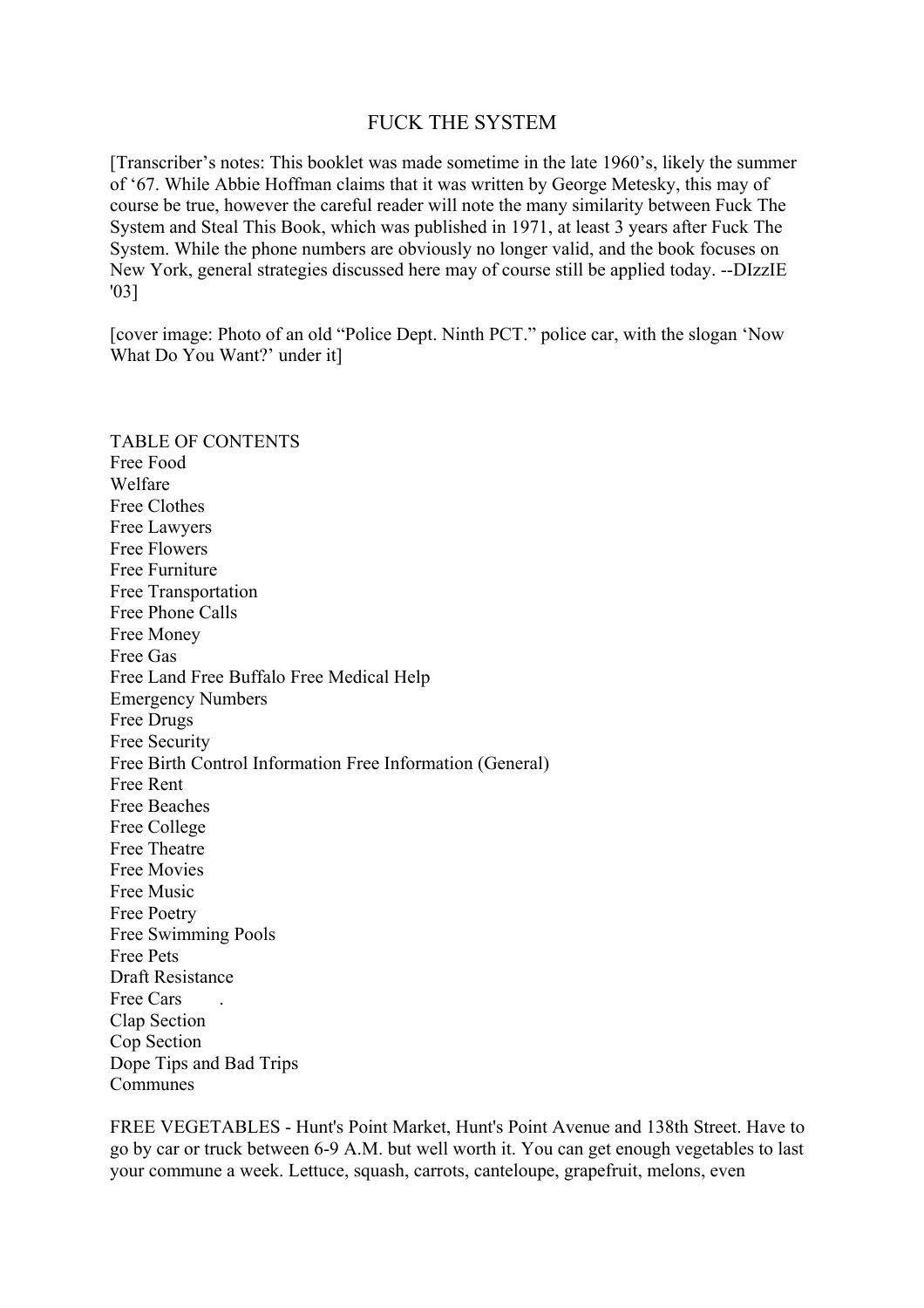artichokes and mushrooms. Just tell them you want to feed some people free and it's yours, all crated and everything. Hunt's Point is the free people's heaven.

FREE MEAT AND POULTRY - The closest slaughterhouse area is in the far West Village, west of Hudson Street and south of 14th Street. Get a letter from Rev. Allen of St. Mark's on the Bowerie, Second Avenue and 10th Street, saying you need some meat for a church sponsored meal. If you want to be really professional, dress as a priest and go over and ask. Bring a car or truck. A freezer unit will save a good deal of running around. Don't give up on this one. Turning a guy onto the free idea will net you a week's supply of top quality meat. There is some law that if the meat touches the ground or floor they have to give it away. So if you know how to trip a meat truck, by all means . . .

FREE FRESH FISH — The Fish Market is located on Fulton Street and South Street under the East River Drive overpass. You have to get there between 6-9 A.M. but it is well worth it. The fishermen always have hundreds of pounds of fish that they have to throw away if they don't sell. Mackerel, halibut, cod, catfish, and more. You can have as much as you can cart away.

FREE BREAD AND ROLLS — Rapaports on Second Avenue between 5th and 6th Streets will give you all the free bread and rolls you can carry. You have to get there by 7:00 A.M. in order to get the stuff. It's a day old, but still very good. If you want them absolutely fresh, put them in an oven to which you have added a pan of water (to avoid drying them out), and warm them for a few minutes. Most bakeries will give you day old stuff if you give them a half way decent sob story.

A&P stores clean their vegetable bins every day at 9:00 A.M. They always throw out cartons of very good vegetables. Tell them you want to feed your rabbits. Also recommended is picking up food in a supermarket and eating it before you leave the store. This method is a lot safer than the customary shoplifting. In order to be prosecuted for shoplifting you have to leave the store with the goods. If you have eaten it there is no evidence to be used against you.

FREE COOKING LESSONS — (Plus you get to eat the meal) are sponsored by the New York Department of Markets, 137 Centre Street. Thursday mornings. Call CA 6-5653 for more information.

Check the Yellow Pages for Catering Services. You can visit them on a Saturday, Sunday afternoon or Monday morning. They always have stuff left over. Invest 10c in one of the Jewish Dailies and check out the addresses of the local synagogues and their schedule of bar mitzvahs, weddings, and testimonial dinners. Show up at the back of the place about three hours after it is scheduled to start. There is always left-over food. Tell them you're a college student and want to bring some back for your fraternity brothers. Jews dig the college bullshit. If you want the food served to you out front you naturally have to disguise yourself to look straight. Remarks such as "I'm Marvin's brother" or — learning the bride's name from the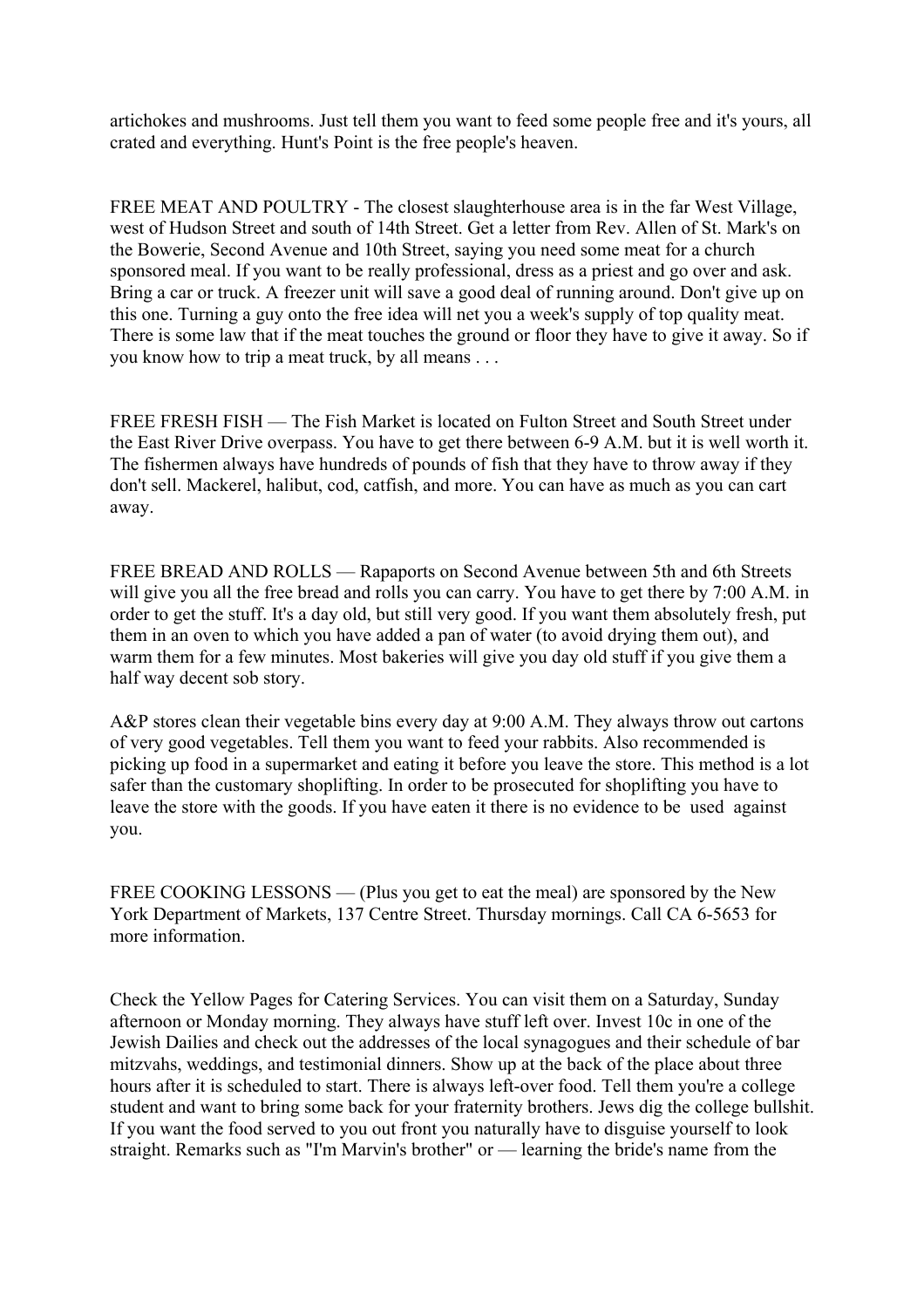paper — "Gee, Dorothy looks marvelous" are great. Lines like "Betty doesn't look pregnant" are frowned upon.

Large East Side bars are fantastically easy touches. The best time is 5:00 P.M. Take a half empty glass of booze from an empty table and use it as a prop. Just walk around sampling the hors d'oeuvres. Once you find your favorite, stick to it. You can soon become a regular. They won't mind your loading up on free food because they consider you one of the crowd. Little do they realize that you are a super freeloader. All Longchamps are good. Max's Kansas City at Park Avenue South and 16th Street doesn't even mind it if you freeload when you are hungry and an advantage here is that you can wear any kind of clothes. Max features fried chicken wings, Swedish meatballs and ravioli.

## THE INTERNATIONAL SOCIETY FOR KRISHNA CONSCIOUSNESS

is located at 26 Second Avenue. Every morning at 7:00 AM a delicious cereal breakfast is served free along with chanting and dancing. Also 12 Noon more food and chanting and on Monday, Wednesday and Friday at 7:00 P.M. again food and chanting. Then it's all day Sunday in Central Park Sheepmeadow (generally) for still more chanting (sans food). Hari Krishna is the freest high going if you can get into it and dig cereal and, of course, more chanting.

FREE TEA AND COOKIES — In a very nice setting at the Tea Center, 16 East 56th Street. 10-11 A.M. and 2-4 P.M. Monday to Friday.

THE CATHOLIC WORKER — 181 Chrystie Street, will feed you any time but you have to pray as you do in the various Salvation Army stations. Heavy wino scenes. The heaviest wino scene is the Men's Temporary Shelter on 8 East 3rd Street. You can get free room and / or meals here if you are over 21 but it's worse than jail or Bet levue. It is a definite last resort only.

The freest meal of all is Tuesdays at 5:00 P.M. inside or in front of St. Mark's Church on the Bowerie, Second Avenue at 10th Street. A few yippie-diggers serve up a meal ranging from Lion Meat to Guppy Chowder to Canteloupe Salad. They are currently looking for a free truck to help them collect the food and free souls dedicated to extending the free food concept. The Motherfuckers also dish out free food on St. Mark's Place from time to time. If you are really looking for class, pick up a copy of the New York Times and check the box in the back pages designating ocean cruises. On every departure there is a bon voyage party. Just walk on a few hours before sailing time and start swinging. Champagne, caviar, lobster salad, all as free as the open sea. If you get stoned enough and miss getting off you can also wiggle a free boat ride although you get sent back as soon as you hit the other side — but it's a free ocean cruise, even if it's in the brig.

You can get free food in varying quantities by going to the factories. Many also offer a free tour. However, the plants are generally located outside of Manhattan. If you can get a car, try a trip to Long Island City. There you will find the Gordon Baking Company at 42 25 21st Street, Pepsi-Cola at 4602 Fifth Avenue, Borden Company at 35 10 Steinway Street and Dannon Yogurt at 22-11 38th Avenue. All four places give out free samples and if you write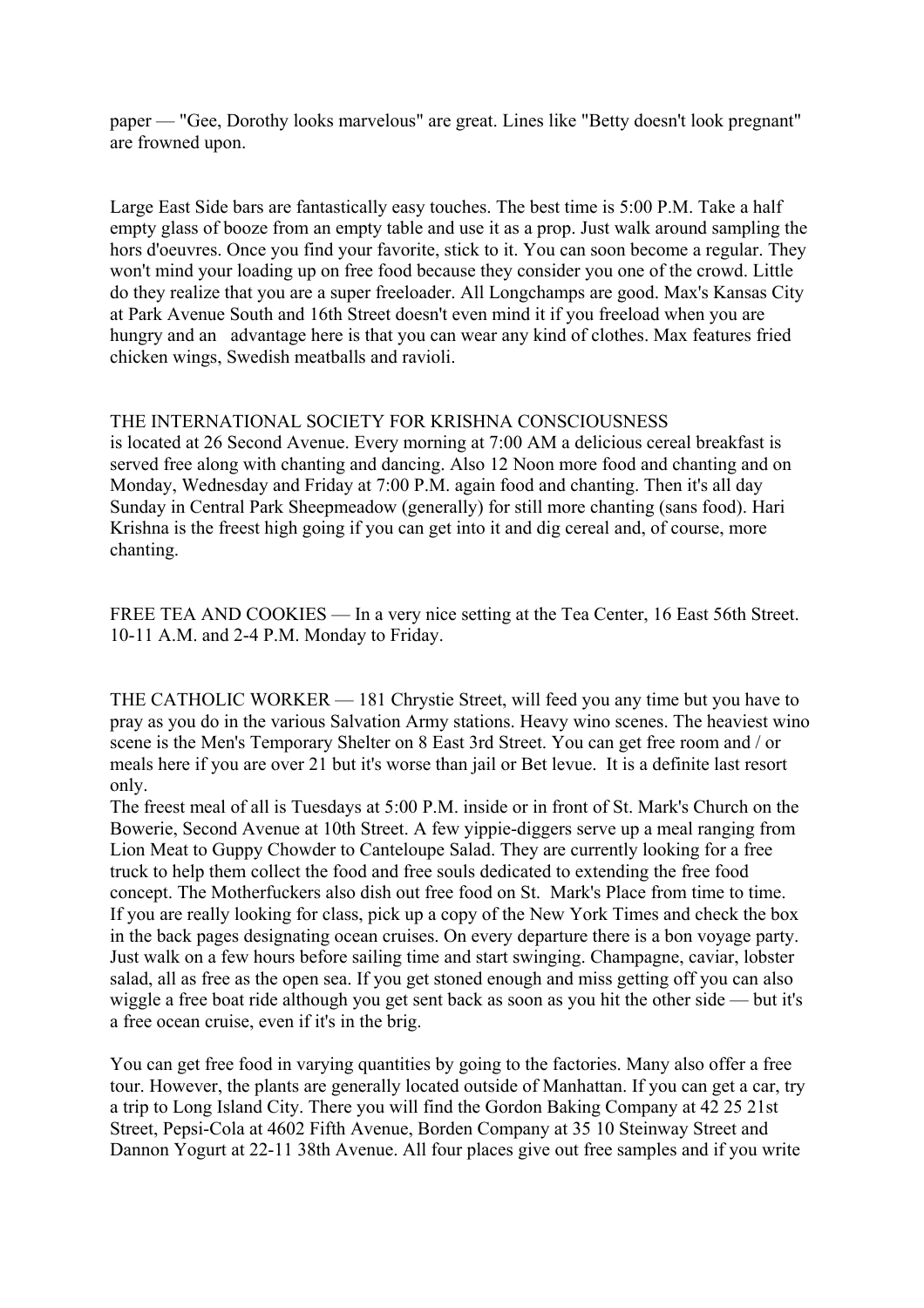or call in advance and say it is for a block party or church affair, they will give you a few cases.

FREE BOOZE — Jacob Ruppert Brewery at 1639 Third Avenue near 91st Street will give you a tour at 10:30 AM. and 2:30 P.M. complete with free booze in their tap room.

The Sun is free. Hair is freee. Naked bodies are free. Smiles are free. Rain is free. Unfortunately there is no free air in New York. Con Edison's phone number is 679-6700.

WELFARE — If you live in lower Manhattan the welfare center for you is located on 11 West 13th Street, 989-1210. There is, of course, red tape involved and they don't dig longhairs. Be prepared to tell a good story as to why you cannot work, however your looks (which they cannot make you change) might be good enough reason. This is one place where sloppy clothes pay off. You have to be over 18 to get help. A caseworker will be assigned to you. Some will actually dig the whole scene and won't give you a hard time, others can be a real bitch. Getting on welfare can get you free rent, phone, utilities, and about \$20.00 a week to live on. There are also various food stamp and medical programs you become eligible for If you can stomach hassle, welfare is a must. The main office number is Dl 4-8700 if you do not live in lower Manhattan.

FREE CLOTHES - Try ESSO, 341 East 10th Street or Tompkins Square Community Center on Avenue B and 9th Street. Also the streets are excellent places to pick up good clothes (see section on free furniture for best times to go hunting)

FREE LAWYERS — Legal Aid Society, 100 Centre Street. BE 30250 (criminal matters) and the New York University Law Center Office, 249 Sullivan Street. GR 3-1896 (civil matters). Also for specialized cases and information you can call the National Lawyers Guild. 5 Beekman Street 2271078 or the New York Civil Liberties Union, 156 Fifth Avenue, WA 96076. For the best help on the Lower East Side use Mobilization for Youth Legal Services, 320 East 3rd Street between Avenues C and D. OR 70400, ask for legal services. Open Tuesday to Friday. 9 A.M. to 6 P.M. and until 8 P.M on Mondays some of the best lawyers in the city available here.

FREE FLOWERS At about 930 A.M. each day you can bum free flowers in the Flower District on Sixth Avenue between 22nd and 23rd Streets Once in a while you can find a potted tree that's been thrown out because it's slightly damaged

FREE FURNITURE — By far the best place to get free furniture is on the street. Once a week in every district the sanitation department makes bulk pick-ups. The night before residents put out all kinds of stuff on the street. For the best selection try the West Village on Monday nights and the east Seventies on Tuesday nights. On Wedensday night there are fantastic pickups on 35th Street in back of Macy's. Move quickly though, the guards get pissed off easily; the truckers couldn't care less. This street method can furnish your whole pad. Beds, desks, bureaus, lamps, bookcases, chairs, and tables. It's all a matter of transportation. If you don't have access to a car or truck it is almost worth it to rent a station wagon on a weekday and make pick-ups. Alexander's Rent-a-Car is about the cheapest for in-city use. \$5.95 and 10c a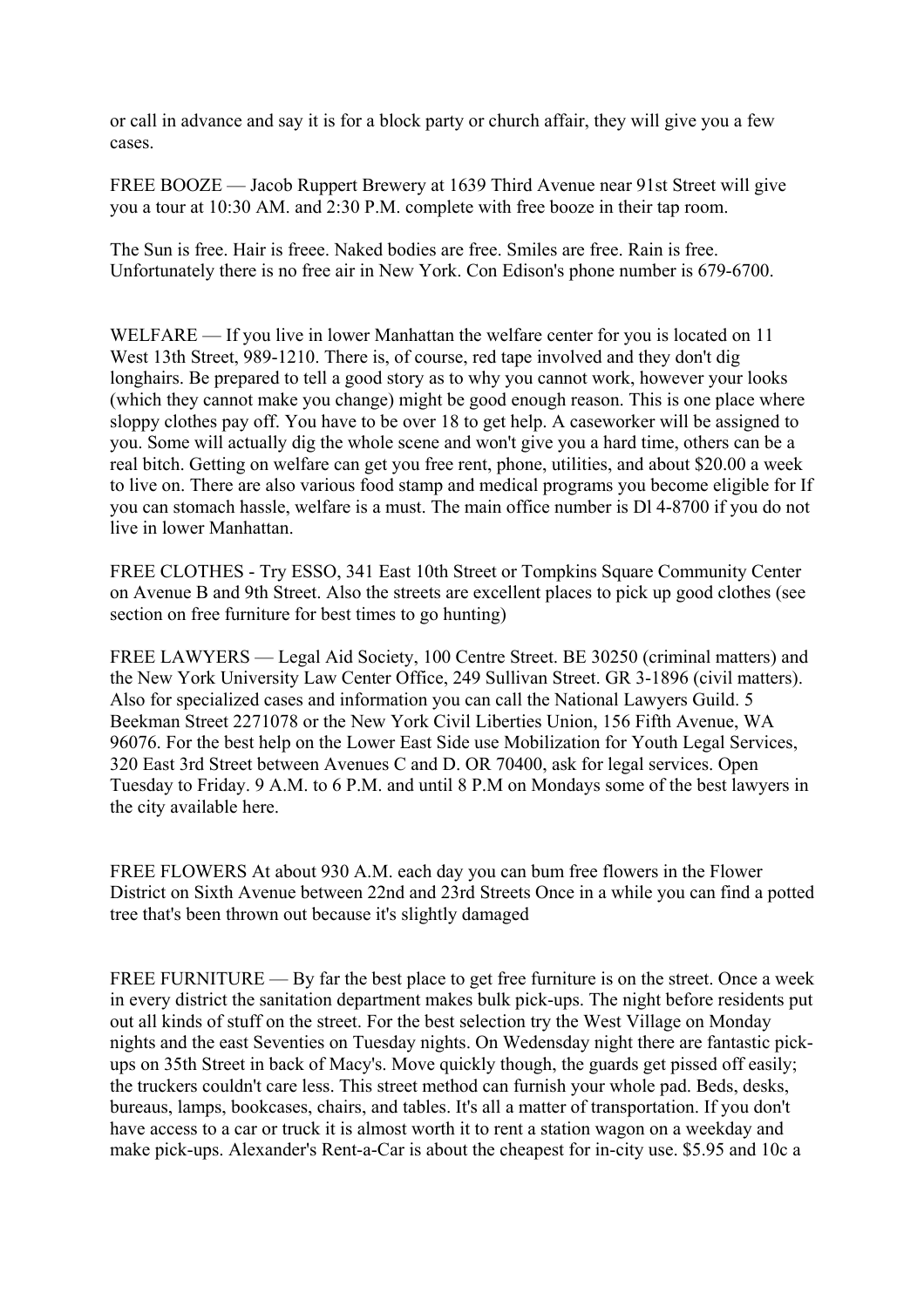mile for a regular car. A station wagon is slightly more. Call AG 9-2200 for the branch near you.

Also consider demolition and construction sites as a good source for building materials to construct furniture. The large wooden cable spools make great tables. Cinder-blocks, bricks and boards for bookcases. Doors for tables. Nail kegs for stools and chairs.

FREE BUS RIDES — Get on with a large denomination bill just as the bus is leaving.

FREE SUBWAY RIDES — Get a dark green card and flash it quickly as you go through the exit gate. Always test the swing bars in the turnstile before you put in the token. Someone during the day was sure to drop an extra token in and a free turn is just waiting for the first one to take advantage of it. By far the most creative method is the use of German fennigs. Danish ore or Mozambique 10 centavos pieces. These fit most turnstiles except the newest (carry a real token to use in case the freebee doesn't work). These foreign coins come four or five to a penny. Large amounts must be purchased outside New York City. Most dealers will not sell you large amounts since the Transit Authority has been pressuring them. Try telling dealers you want them to make jewelry. Another interesting coin is the 5 aurar from Iceland. This is the same size as a quarter and will work in most vending machines. They sell for three or four to the penny. There are other coins that also work. Buy a bag of assorted foreign coins from a coin dealer and do a little measuring. You are sure to find tome that fit the bill. Speaking of fitting the bill, we have heard that dollar bills can be duplicated on any Xerox machine (fronts done separately from backs and pasted together) and used in vending machines that give change for a dollar. This method has not been field tested.

The best form of free transportation is hitch-hiking. This is so novel in New York that it often works. Crosstown on 8th Street is good.

FREE PHONE CALLS — A number 14 brass washer with a small piece of scotch tape over one side of the hole will work in old style phones (also parking meters, laundromat dryers, soda and other vending machines). The credit card bit works on long distance calls. Code letter for 1968 is J, then a phone number and then a three digit district number. A district number, as well as the phone number, can be made up by using any three numbers from about 051 to 735. Example: J-573-21OO-421 or J-637-3400-302. The phone number should end in 00 since most large corporations have numbers that end that way. The people that you call often get weird phone calls from the company but not much else. There are also legitimate credit card numbers available. One recent number belonged to Steve McQueen. A phone bill of \$50,000 was racked up in one month. McQueen, of course, was not held responsible.

FREE MONEY — Panhandling nets some people up to Twenty dollars a day. The best places are Third Avenue in the fifties and the Theater District off Times Square. Both best in the evening on weekends. Uptown guys with dates are the best touch especially if they are just leaving some guilt movie like "Guess Who's Coming to Dinner?" The professional panhandlers don't waste their time on the Lower East Side except on weekends when the tourists come out.

Devise a street theatre act or troupe. It can be anything from a funny dance to a five piece band or a poetry reading. People give a lot more dough and the whole atmosphere sings a little. SMILE! Panhandle at the rectories and nunneries on the side of every Catholic Church.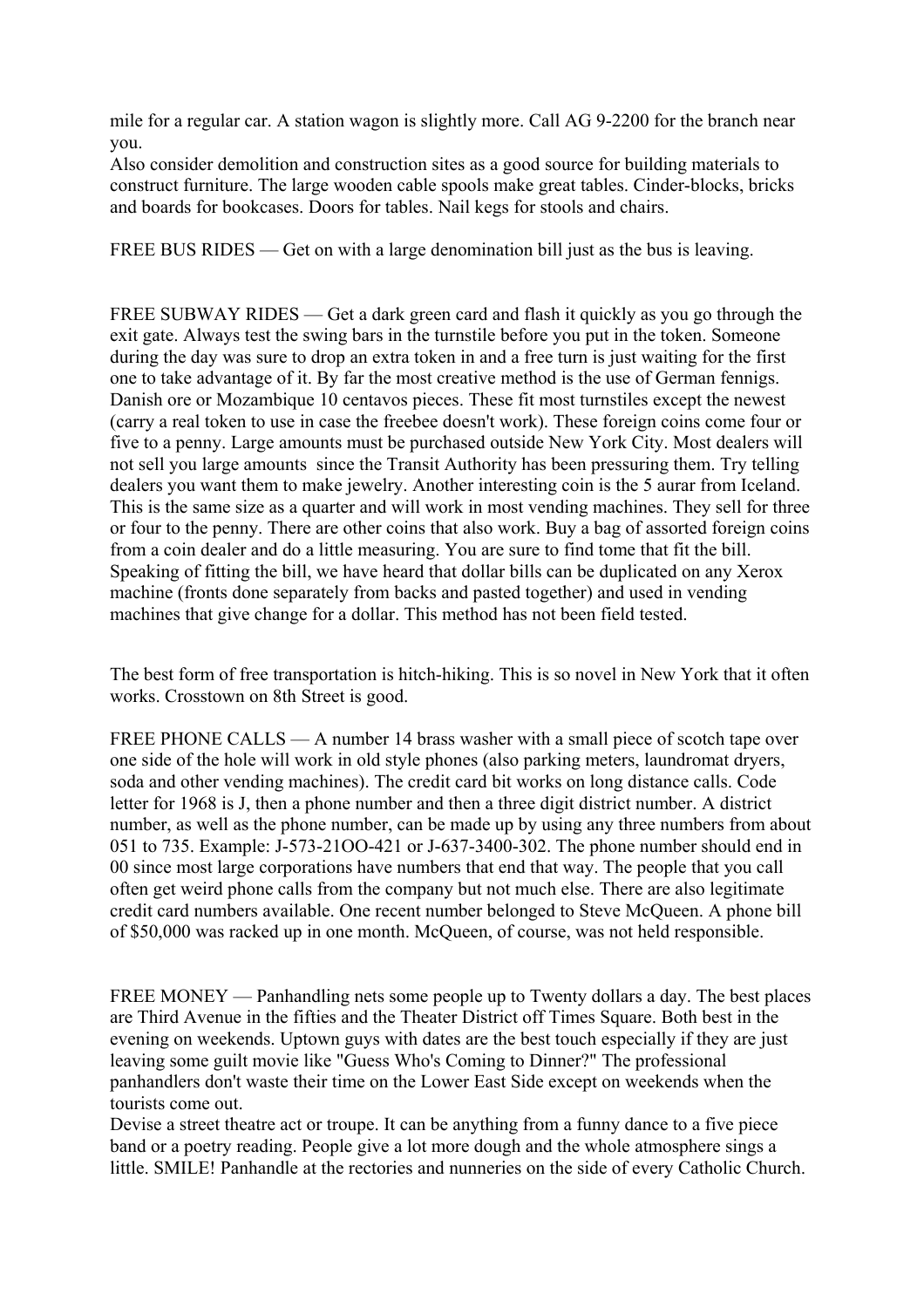Contrary to rumor the brother and sister freeloaders in black live very well and will always share something with a fellow panhandler. Also see previous sections on the use of foreign coins.

FREE BOOKS AND RECORDS - If you have an address you can get all kinds of books and records from clubs on introductory offers. Since the cards you mail back are not signed there is no legal way you can be held responsible although you get all sorts of threatening mail, which, by the way, also comes free.

You can always use the Public Libraries. The main branch is on Fifth Avenue and 42nd Street. There are 168 branches all over the city. Call OX 5-4200 for information and a schedule of free events.

POEMS are free. Are you a poem or are you a prose???

FREE GAS — If you have a car and need some gas late at night you can get a gallon and then some by emptying the hoses from the pumps into your tank. There is always a fair amount of surplus gas left when the pumps are shut off

FREE LAND — Write to "Green Revolution" c/o School of Living. Freeland, Maryland, for their free newspaper with news about rural land available in the United States and the progress of various rural communities. The best available free land is in Canada. You can get a free listing by writing to the Department of Land and Forests. Parliament Building. Quebec City, Canada. Also write to the Geographical Branch, Department of Mines and Technical Surveys, Parliament Buildings, Quebec City. Canada. Lynn Burrows, c/o Communications Group, 2630 Point Grey Rd. Vancouver 8, British Columbia, Canada, will give you the best information on setting up a community in Canada.

If you really want to live for free, get some friends together and seize a building at Columbia University. 116th Street and Broadway. The cops come free, as do blue ribbon committees with funny long names

FREE BUFFALO In order to keep the herds at a controllable level the government will give you a real, live buffalo if you can guarantee shipping expenses and adequate grazing area. Write to the Office of Information. Department of the Interior. Washington. DC.

MEDICAID Medicaid Center. 330 West Street. 594-

3050. Medicaid is a very good deal if you can qualify and can stand a little red tape. According to the new law you have to be under 21 or over 65 years of age and have a low income (\$2900 or less if you are single) to qualify. It takes about a month to process your application, but if you get a card you are entitled to free hospital and dental services, private physicians, drugs and many other medical advantages

AMBULANCE SERVICE Call 440-1234 You get 1 cop free of charge with this service. There is no way to get an ambulance without a cop in New York.

EMERGENCY DOCTOR — TR 9-1000.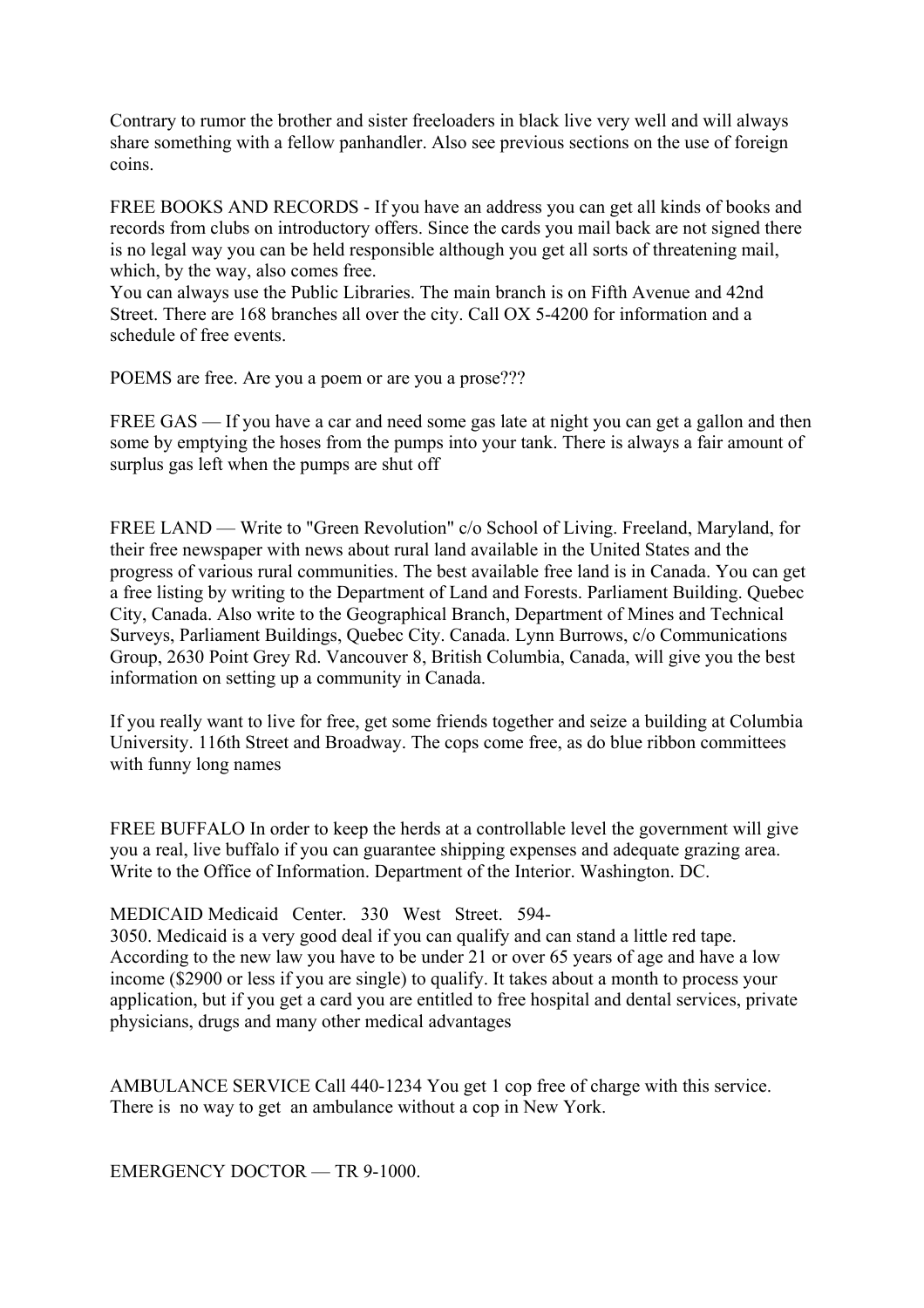# EMERGENCY DENTIST — YU 8-6110.

NEARBY HOSPITALS — Gouverneur Clinic, 9 Gouverneur Slip, 227 3000 St. Vincent Hospital, 7th Ave. and West 11th St. 6201234. Bellevue Hospital, First Avenue and 27th Street, 679-5487 On the above medical services you have to pay but you can file the bill or send it to the National Digger Client Center in Washington, D.C. They will pay it for you.

THE WASHINGTON HEIGHTS HEALTH CENTER 168th Street and Broadway, provides free chest X rays as well as other services. You can get a free smallpox vaccination here at 10: A.M. weekdays if you're traveling abroad. Call WA 7-6300 for information. See special section on clap in this booklet for information on VD treatment.

FREE DRUGS In the area along Central Park West in the 70's and 80's are located many doctor's offices. Daily they throw out piles of drug samples. If you know what you're looking for, search this area.

FREE SECURITY - For this trick you need some money to begin with. Deposit it in a bank and return in a few weeks telling them you lost your bank book. They give you a card to fill out and sign and in a week you will receive another. Now, withdraw your money, leaving you with your original money and a bank book showing a balance. You can use this as identification, to prevent vagrancy busts traveling, as collateral for bail, or for opening a charge account at a store.

FREE BIRTH CONTROL INFORMATION AND DEVICES - Clergy Consultation Abortion, call 477-0034 and you will get a recorded announcement giving you the names of clergymen who you can call and get birth control information, including abortion contacts. Parents Aid Society, 130 Main Street, Hempstead, Long Island. (516) 538 2626, provides by far the most complete birth control information Pills are provided as well as diaphrams. Referrals are made to doctors willing to perform abortions despite their illegality because of medieval, menopausal politicians. Call them for an appointment before you go out there They are about to establish in office on the lower East Side

FREE INFOTMATION Yippie: Youth International Party, 32 Union Square East. 982- 5090 ESSO East Side Service Organization 141 East 10th St., 533-5930

DIAL-A DEMONSTRATION 924-6315 to find out about antiwar rallies and demonstrations

DIAL A SATELLITE TR 3-0404 to find out schedules of satellites.

NERVOUS can be dialed for the time

WEATHER REPORT - WE 6-1212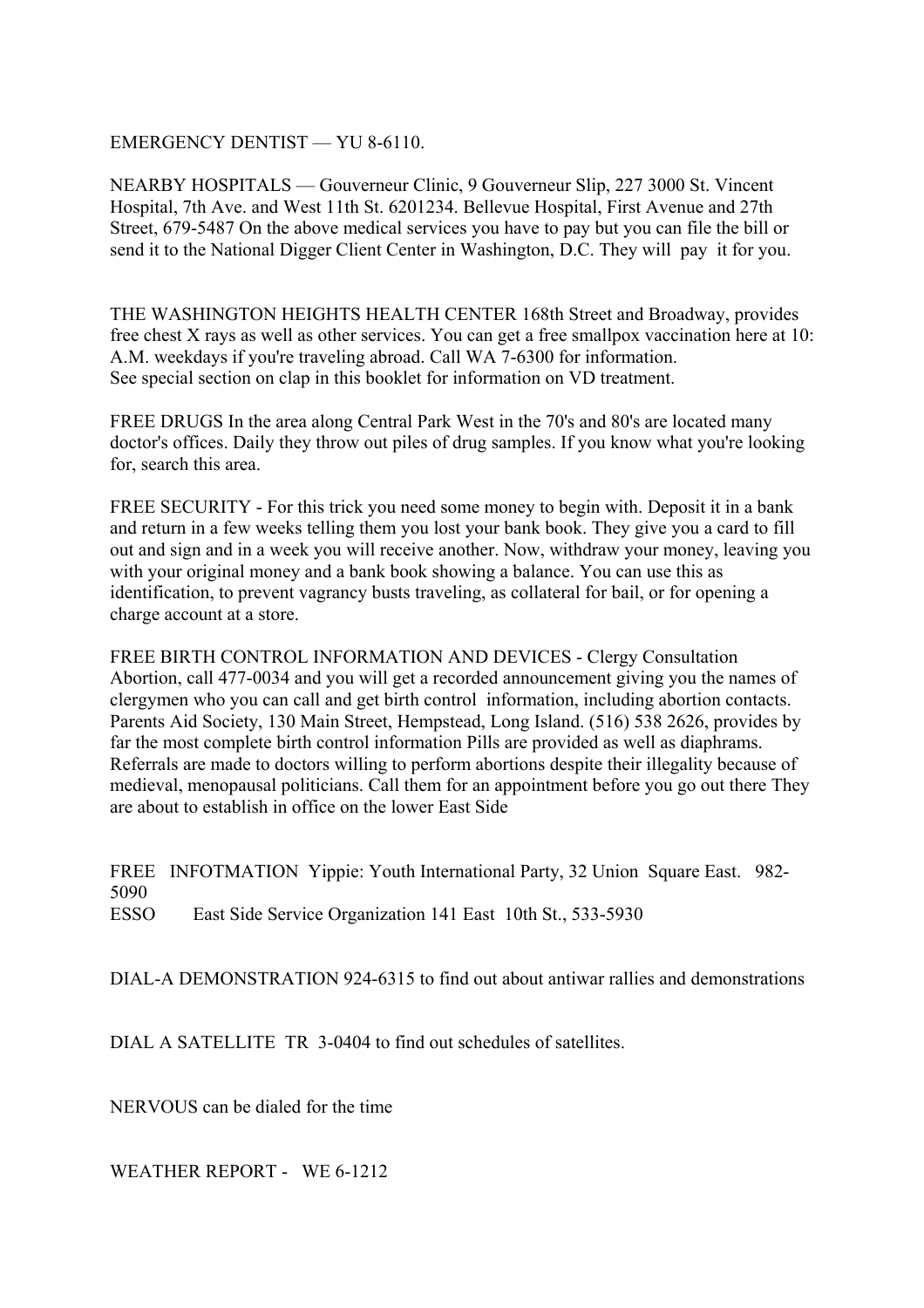DIAL A PRAYER — CI 6-4200. God is a long distance call

If you want someone to talk you out of jumping out of a window call IN 2-3322.

If you have nothing to do for a few minutes, call the Pentagon (collect) and ask for Colonel John Masters of the Inter-Communication Center. Ask him how the war's going. (202) LI 5- 6700.

If you want the latest news information you can call the wire services: AP is PL 7-1312 or UFI is MU 2-0400.

LIBERATION NEWS SERVICE — At 3064 Broadway and 121st Street will give you up to the minute coverage of movement news both national and local, as well as a more accurate picture of what's going on. Call 8651360. By the way, what is going on?

THE EAST VILLAGE OTHER — Office at 105 Second Avenue and 6th Street, 228-8640 might be able to answer some of your questions.

THE DAILY NEWS INFORMATION BUREAU - 220 East 42nd Street, MU 21234, will try to answer any question you put to them, unless it's "Why do we need the Daily News'"

THE NEW YORK TIMES RESEARCH BUREAU - 229 West 43rd Street, LA 4-1000 will research news questions that pertain to the past three months if you believe there was a past three months.

FREE lessons in a variety of skills such as plumbing, electricity, jewelry malting, construction and woodworking are provided by the Mechanics Institute, 20 West 44th Street. Call or write them well in advance for a schedule. You must sign up early for lessons as they try to maintain small courses. MU 7-4279.

Ron Rosen at 68 Thompson Street will give you free Karate lessons if he considers you in the movement.

FREE YOGA LESSONS - Yoga Institute, 50 East 81st Street, LE 5-0126. Call in advance for lecture schedule. You might be asked to do some voluntary kitchen yoga after the lessons.

FREE RENT — There are many abandoned buildings that are still habitable especially if you know someone with electrical skills who, with a minimum of effort can supply you with free electricity. You can be busted for criminal trespassing but many people are getting away with it. If you are already in an apartment, eviction proceedings in New York take about six months even if you don't pay rent.

You can sleep in the parks during the day. Day or night you can sleep on the roofs which are fairly safe and comfortable if you can find a shady spot. The tar gets very hot when the sun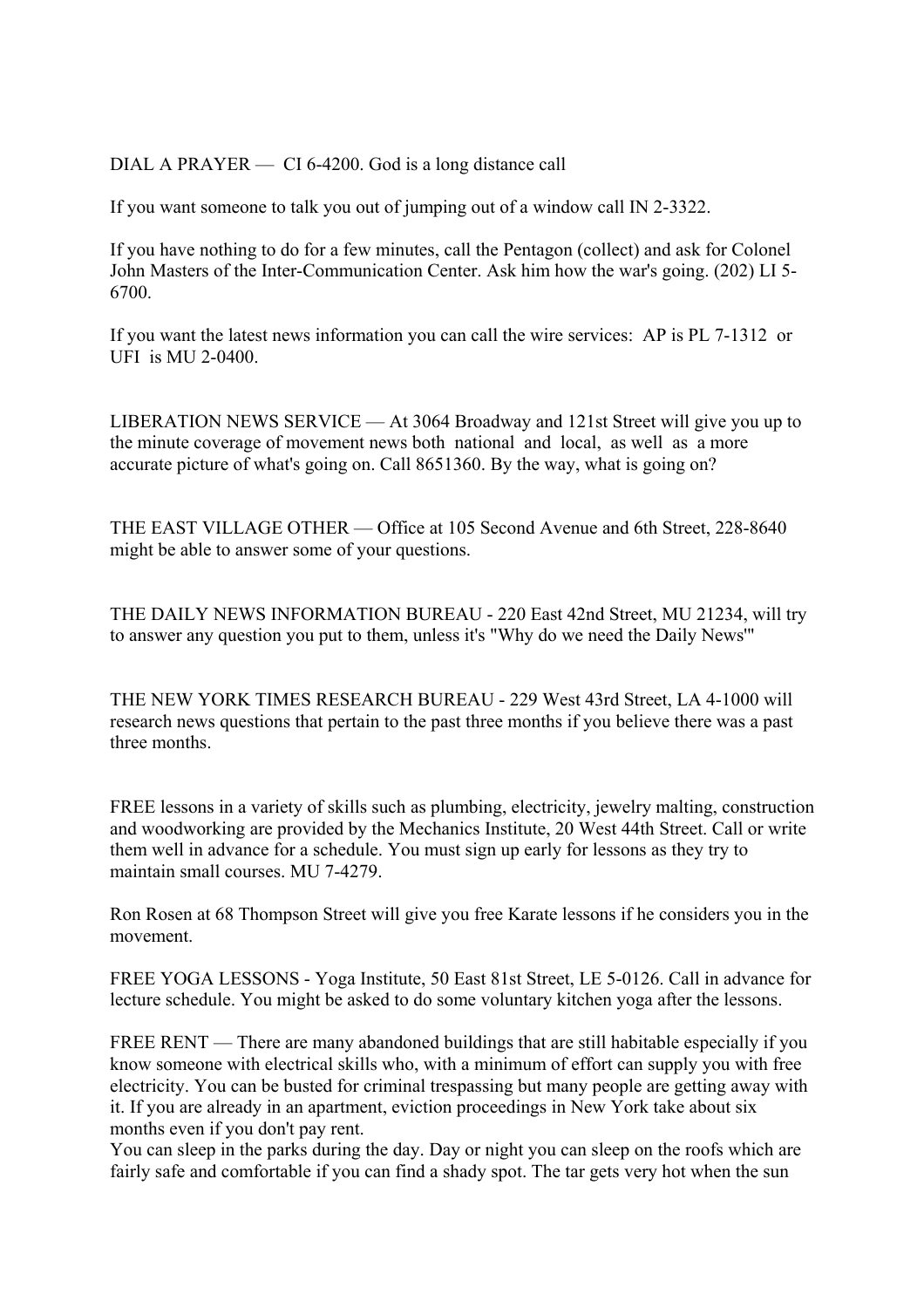comes out. Make friends with someone in the building, then if the cops or landlord or other residents give you a problem you can say you are staying with someone in the building. Stay out of hallways, don't sleep on streets or stoops, or in the parks at night.

FREE BEACHES Coney Island Beach (ES 2 1670) and Manhattan Beach on Oriental Boulevard (DE 2 6794) are two in Brooklyn that are free. Call for directions on how to get there. The Bronx offers Orchard Beach, call TT 5-1828 for information.

FREE COLLEGE If you want to go to college free send away for the schedule of courses at the college of your choice. Pick your courses and walk into the designated classrooms. In some smaller classes this might be a problem but in large classes, of which there are hundreds in New York, there is no problem If you need books for the course, write to the publisher telling him you are a lecturer at some school and are considering using the book in your course.

FREE THEATRE - The Dramatic Worshop - Studio # 808, Carnegie Hall Building, 881 Seventh Avenue at 56th Street. Free on Friday, Saturday and Sunday at 8:15 P.M., JU 6 4800 for information.

New York Shakespeare Festival - Deiacourte Theatre, Central Park. Every night except Monday. Performance begins at 8:00 P.M. but get there before 6:00 P.M. to be assured tickets.

This is our favorite way to sneak into a regular movie theatre: Arrive just as the show is emptying out and join the line leaving the theatre. Exclaiming, "Oh, my gosh!" slap your forehead, turn around and return, telling the usher you left your hat, pocketbook, etc., inside. Once you're in the theatre just take a seat and wait for the next show. Another method is to call the theatre early and pose as a film critic for one of the mini magazines and ask to be placed on the "O. K. list." Usually this works.

Pageant Players, The 6th Street Theatre Group and other street theatre groups perform on various street corners, particularly on the Lower East Side. Free Theatre is also provided at the United Nations building and the Stock Exchange on Wall Street, if you enjoy seventeenth century comedy.

If you look relatively straight you can sneak into conventions and get all kinds of free drinks, snacks and samples. Call the New York Convention Bureau, 90 East 42nd Street, MU 7-1300 for information. You can also get free tickets to theatre events here at 9:00 A.M.

FREE MOVIES — New York Historical Society — Central Park West and 77th Street. Hollywood movies every Saturday afternoon. Call TR 3-3400 for schedule. Metropolitan Museum of Art — Fifth Avenue and 82nd Street. Art films Mondays at 3:00 P.M. Call TR 9-5500 for schedule.

New York University — Has a very good free movie pro gram as well as poetry, lectures, and theatre presentations. Call the Program Director's Office, 598-2026 for schedule. Millenium Film Workshop 2 East 2nd Street. Fridays be ginning at 7:15 P.M. open screening of films by underground directors.

FREE MUSIC - Greenwich House of Music School - 46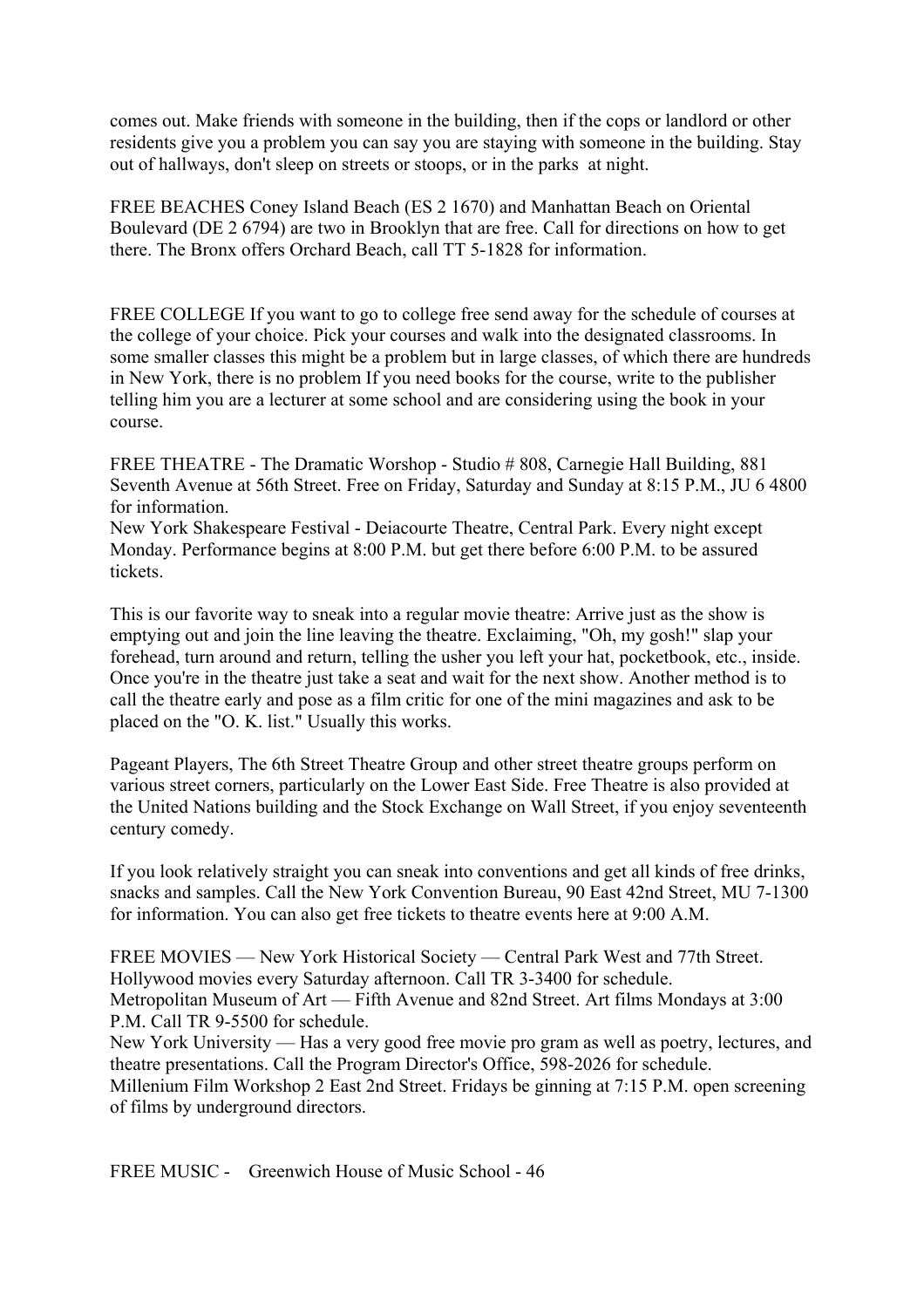Barrow Street (of Seventh Avenue), West Village. Fridays at 8:30 P.M. Classical. DoriMll Library Center — 20 West 53rd Street. Schedule found in "Calendar of Events" at any library. Classical.

Frick Museum — 1 East 70th Street. BU 8-0700. Concerts every Sunday afternoon. The best of the classical offerings. You must do some red tape work though. Send self - addressed stamped envelope that will arrive on Monday before the date you wish to go. One letter one ticket.

The Group Image — Performs every Wednesday night at the Hotel Diplomat on West 43rd Street between Sixth and Seventh Avenues, and you can get in free if you say you have no money (sometimes). If you promise to take your clothes off it's definitely free. If you ball on the dance floor, you get a season's pass.

Filmore East - 105 Second Avenue. If you live in the Lower East Side you can generally get into the Filmore East after the show has started, if there are seats. Just go up to the door with a half way decent story. You're with the diggers or Eve or something will generally work.

There are various free festivals put on in Central Park. You can call the City Parks Departments for a schedule at 734-1000.

Washington Square in the West Village is always jumping on Sunday. Check out the Banana Singers either here or on St. Mark's Place. Cop a kazoo in Woolworths or a tambourine and join the band.

FREE MUSEUMS — Metropolitan Museum — Fifth Avenue and 82nd Street. This works very well at pre-released screenings. You can phone the various screening studios and find out what they are screening.

Frick Museum — 1 East 70th Street. Great when you're stoned. Closed Mondays. The Cloisters — Weekdays 10 A.M. to 5 P.M., Sundays 1 P.M. to 6 P.M. Take INO Eighth Avenue express (A train) to 190th Street station and walk a few blocks. The #4 Fifth Avenue bus also goes all the way up and it's a pleasant ride. One of the best trip places in town in medieval setting.

Brooklyn Museum — Eastern Parkway and Washington Avenue. Egyptian stuff best in the world outside of Egypt. Take IRT (Broadway Line) express train to Brooklyn Museum station.

Museum of the American Indian — Broadway at 155th Street. The largest Indian museum in the world. Open Tuesday to Sunday 1 to 5 P.M. Take IRT (Broadway Line) local to 157th Street station.

Museum of Natural History — Central Park West and 79th Street. Great dinosaurs and other stuff. Weekdays 10-5 P.M., Sunday 1-5 P.M.

The Hispanic Society of America — Broadway between 15th and 156th Streets. The best Spanish art collection in the city.

Asia House Gallery — 112 East 64th Street. Art objects from the Far East.

Marine Museum of the Seaman's Church — 25 South Street. All kinds of model ships and sea stuff. Chase Manhattan Bank Museum of Money — 1256 Sixth Avenue. Free people consider property as theft and regard all banks, especially Chase Manhattan ones, as museums.

THE STATEN ISLAND FERRY - Not free, but a nickel each way for a five mile ocean voyage around the southern tip of Manhattan is worth it. Take IRT (Broadway Line) to South Ferry, local only. Ferry leaves every half hour day and night.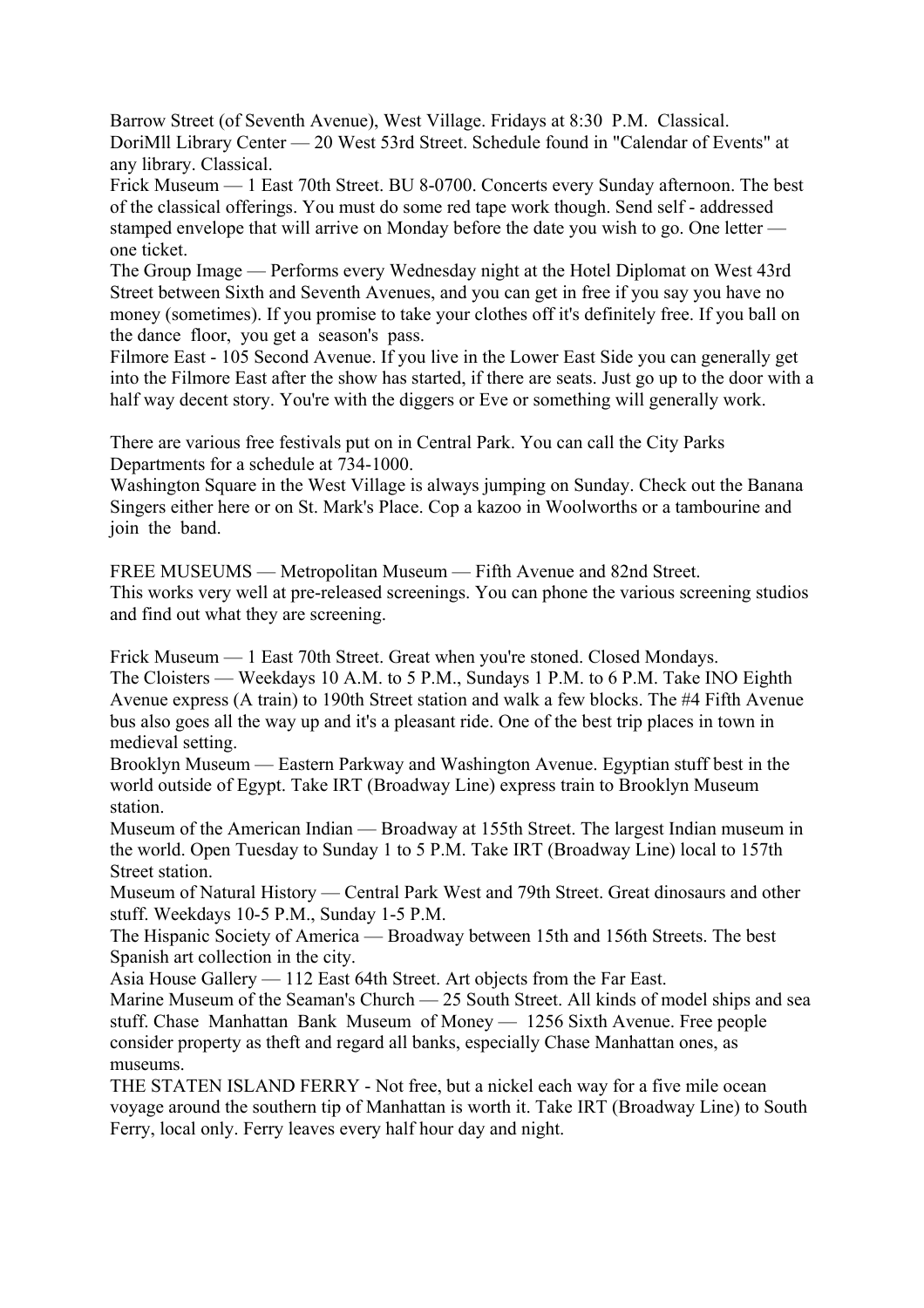FREE CRICKET MATCHES — At both Van Cortland Park in the Bronx and Walker Park on Staten Island every Sunday afternoon. Get schedule from British Travel Association, 43 West 61st Street. At Walker Park free tea and crumpets

FREE POETRY, LECTURES, ETC. - The best advice here is to see the back page of the Village Voice for free events that week. There are a variety of talks given at the Free School, 20 East 14th Street. Call 675-7424 for information. For free brochures about free cultural events in New York go to Cultural Information Center, 148 West 57th Street.

## FREE SWIMMING POOLS

1. — East 23rd Street and Asser Levy Place (near Avenue A). Indoor and outdoor pools, plus gymnasium.

2. — 83 Carmine Street (at Seventh Avenue, West Village). Indoor and outdoor pools plus gymnasium.

Bring your own swim suit and towel. 35c admission at certain times after 1:00 P.M. if you are over 14 years of age.

BRONX ZOO — Bronx and Pelham Parkways. Largest zoo in the U. S. Great collection of animals in natural settings. IRT Broadway (Dyre Avenue line) to 180th Street station and walk north. Free every day but Tuesday, Wednesday and Thursday when cost is 25c. BOTANICAL GARDENS - 1000 Washington Avenue, Brooklyn Another peaceful trip center. This and the Cloisters best in New York if you want to get away from it all quickly. Open 8:30 A.M. 'til dusk. Take IRT (Broadway line) to the Brooklyn Museum station.

FREE PARK EVENTS—All kinds of events in the Parks are free Call 755-4100 for a recorded announcement of week's events

You can get free posters, literature and books from the various missions to the United Nations located on the East Side near the U.N. building. The Cuban Mission, 6 I 67th Street, will give you free copies of Granma, the Cuban newspaper, Man and Socialism in Cuba, a book by Che

You can get fingerprinted free and have your phone tapped at no expense by going to the F.B.I, at 201 East 69th Street Call LE 5-7700, ask for J. Hoover. Tell him you're Walter Jenkins.

FREE PETS — ASPCA. 441 East 92nd Street and York Avenue. TR 6-7700. Dogs, cats, some birds and other pets. Tell them you're from out of town if you want a dog and you will not have to pay the \$5.00 license fee. Have them inspect and inoculate the pet which they do free of charge.

DRAFT RESISTANCE ADVICE Many of you have problems that require draft counseling or maybe you have gone AWOL and need advice. There are numerous groups that will help out. Go down to 5 Beekman Street (near City Hall) and find your way to the 10th floor There are many anti-draft groups located there who will give you the right kind of information. Call the Resistance, 732-4272 for details.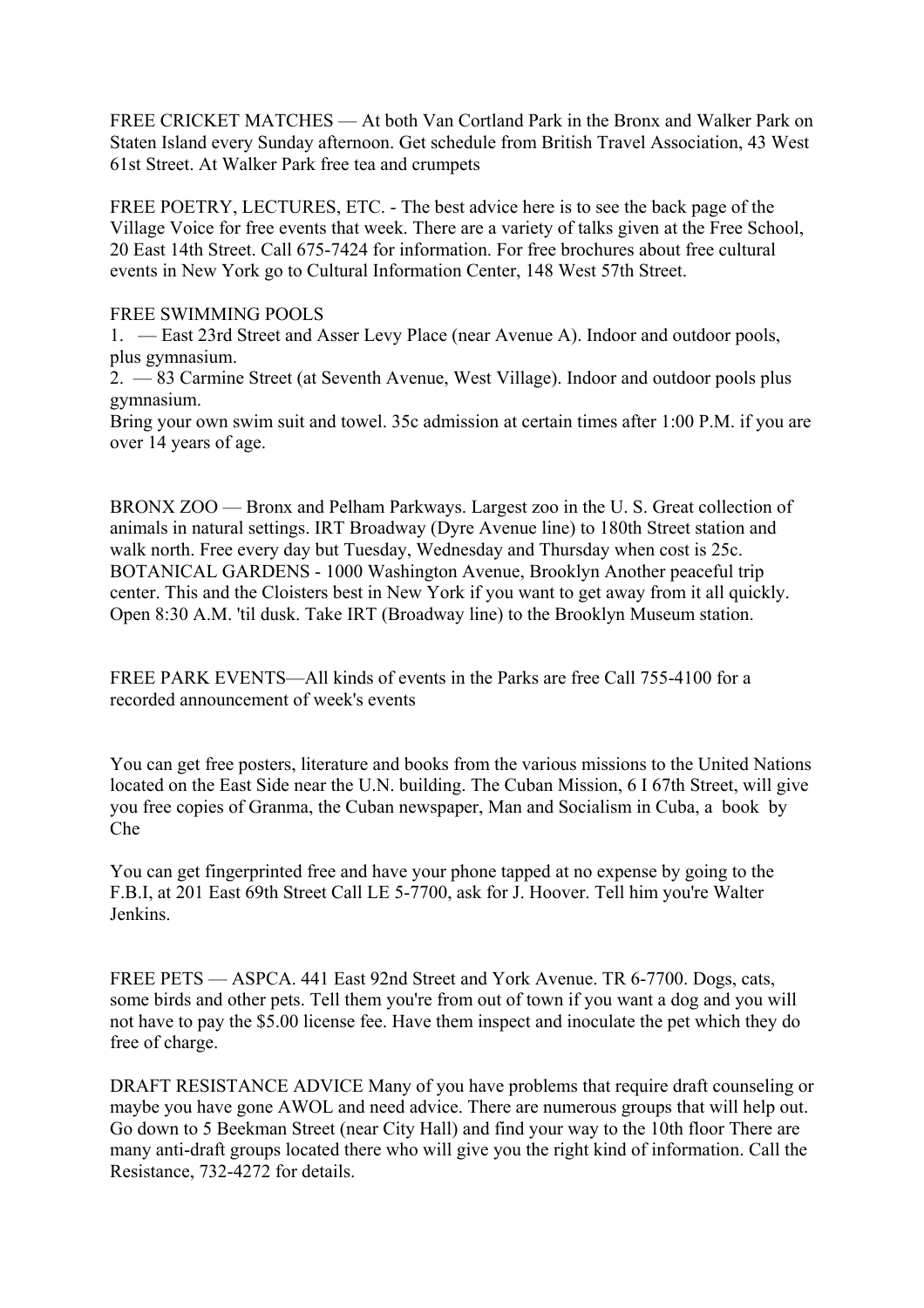FREE CLOTHING REPAIRS All Wallach stores feature a service that includes sewing on buttons, free shoe horns, and shoe laces, mending pants pockets and linings, punches extra holes in belts, and a number of other free services.

FREE CARS — If you want to travel a long distance the auto transportation agencies are a great deal. Look in the Yellow Pages under Automobile Transportation and Trucking. You must be over 21 and have a valid driver's license. Call them up and tell them when and where you want to go and they will tell you if they have a car. They give you the car and a tank of gas free. You pay the rest. Go to pick up the car alone, then get some people who also want to go to help with expenses. You can make San Francisco for about \$80.00 in tolls and gas in four days without pushing. Usually you have the car for longer and can make a whole thing out of it. You must look "straight" when you go to the agency.

If you would like to meet a real ghost, write Hans Holm c/o New York Committee for Investigation of Paranormal Research. 140 Riverside Drive. New York. N. Y. He'll put you in touch for free.

RADIO FREE NEW YORK WBA-FM, 99-5 on your dial, 30 East 39th Street, OX 7 2288, after midnight radio station provides air time for free souls who need help or offer it.

NEW YORK SCENES, a magazine has a monthly column called "The Free Loader" with good advice on getting stuff free.

MIMEOGRAPH MACHINE Both the ESSO office and Yippie have a free mimeo machine that you can use to print poetry, criticism, your life story or anything else.

FREE BAKERY Every Wednesday some people get together and cook bread at St. Mark's Church on the Bowerie, Second Avenue and 10th Street.

Write to major corporations and tell them you bought one of their products and it doesn't work, or it shits, or it tastes bad. Most firms will send you up to a case of merchandise just to get you off their back. Try Tootsie Roll, Campbell's Soup and cigarette companies for starters Also General Mills for cereals. Write to their public relations office. One day at the library and a few stamps will get you tons of stuff.

#### CLAP AND THE TASMANIAN PIG FEVER — Clap (syphilis and

gonorrhea) and Tasmanian Pig Fever (TPF) are two diseases you can easily pick up for free on the Lower East Side. One, the Clap, you catch, and the other, TPF, catches you. The Clap comes from balling. There are some that claim they get it from sitting on a toilet seat but that is possible only if you dig that position. Generally, using a prophylactic will prevent the spreading of Clap. If you don't use them and you ball a lot your chances of picking it up are pretty good. Syphilis usually begins with a sore which may look like a cold sore or any other kind of sore or pimple around your sex organ. Soon the sore disappears, even without treatment, and is often followed by an inflammation of the mouth and throat, and rashes on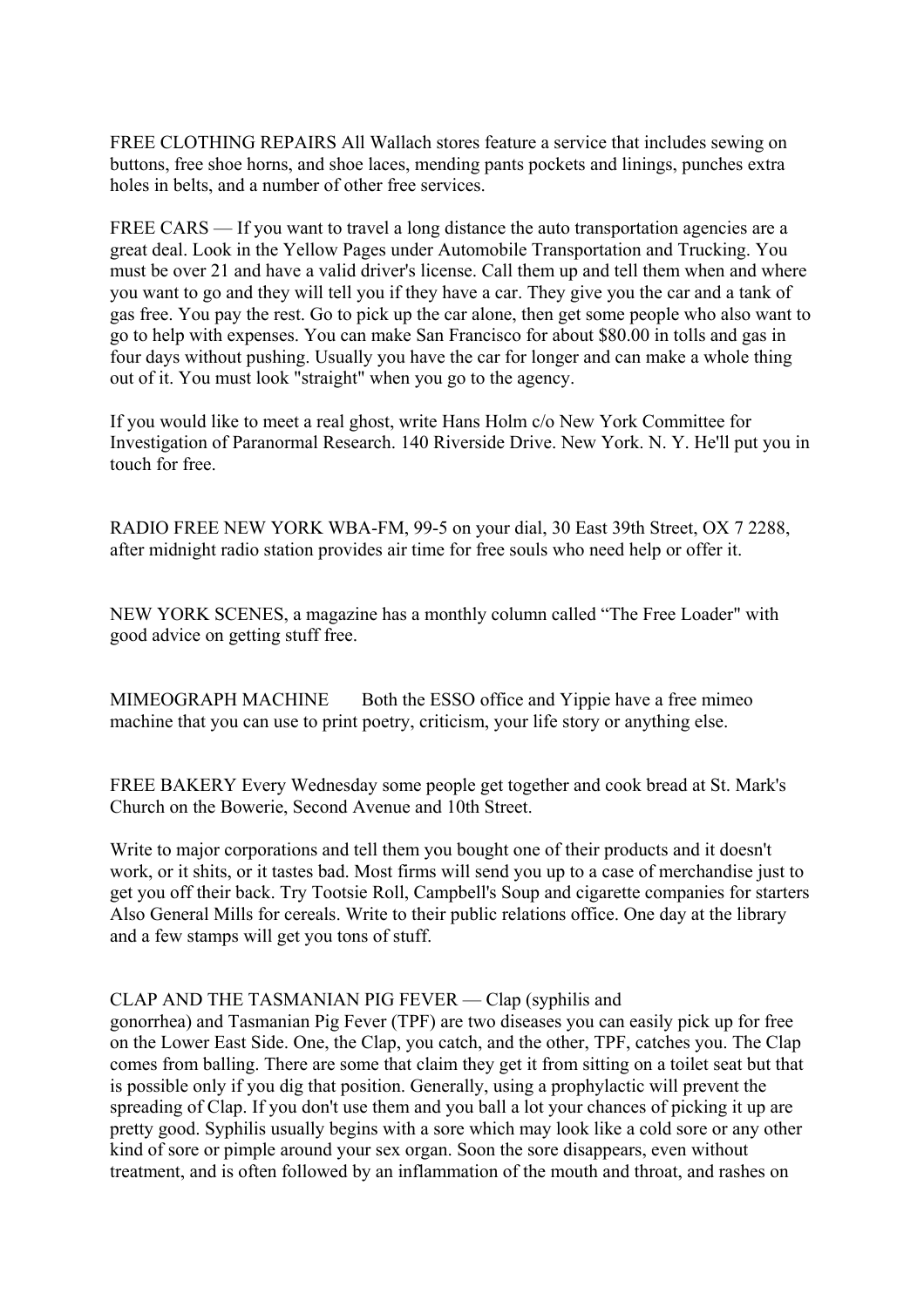the body. These symptoms also disappear without any treatment. But even if these outer signs disappear the disease remains if untreated. If it remains untreated years later syphilis can cause serious trouble such as heart disease, blindness, insanity, and paralysis. Gonorrhea is more common than syphilis. The first sign of gonorrhea is a discharge from your sex organ. It may not be noticed in women. In men there is usually itching and burning of the affected areas. If untreated it can result in permanent damage to sex glands. Both syphilis and gonorrhea can be cured in a short time with proper medical attention. The doctor's instructions must be followed to the letter if you want to shake the disease. Sometimes someone will get a shot of penicillin, go home and wait three days, and seeing no change in his condition he will assume the treatment is not working and not go back for more. Some strains are resistant to penicillin but will respond to other medication. Keep going to the clinic until the doctor says No. Free Treatment regardless of age is available for Lower East Side residents at the Chelsea Hygiene Center, 303 Ninth Avenue at 27th Street. Call LA 4-2537 for more free information. You can also get tests for a variety of other illnesses here, including hepatitis, which is common and dangerous. Free cancer check-ups also given. Day and night phone information at 269-5300.

Tasmanian Pig Fever is a disease common to the Lower a variety of reasons. Let's face it, the Lower East Side is a ghetto and getting busted by a cop is common in any American ghetto. The following is some general basic advice and some help on the chief causes for busts dope and runaways, although runaways are not technically busted.

The TPF is the riot control squad in New York and is called out to handle many street demonstrations. The local police come out of the Ninth Precinct located on 5th Street between First and Second Avenues. The local cops are under the direction of Lieutenant Joe Fink. There are numerous arrests down here and a working knowledge of what to do about the cops can be very helpful.

Never let cops in your house if they do not have a search warrant. Ask them to slip it under the door. They only have a right to enter without a search warrant if they have strong reason to believe a crime is being committed on the premises. Most cases without a search warrant are thrown out of court. If you are arrested, give your name and address. If you do not you will have bail trouble. You can give a friend's address. Do not discuss any details of your case with the police. Demand to see your lawyer (See Free Legal Aid Section). You are allowed a phone call and generally they will give you three. Call your closest friend and tell him you are arrested. He should be instructed to meet you in court at 100 Centre Street. On the fourth floor your friend can find out what courtroom you will appear in for arraignment. There is a Legal Aid lawyer in the courtroom who will handle the arraignment. If the charges are misdemeanors he should be used, if the charges are felonies you might be advised to get help from a private lawyer, Mobilization for Youth or some other agency. A good lawyer can get a bail reduction that can save you a good deal of time if you are hard up for bread. Bail depends on a variety of factors ranging from previous arrests to the judge's hangover. It can be put up in collateral, i.e. a bank book, or often there is a cash alternative offered which amounts to about 10 to 20% of the bail. Try and have your friend show up with at least a hundred dollars in cash. For very high bail there are the bail bondsmen in the area of the courthouse who will cover the bail for a fee not to exceed 5%. You will need what they term a solid citizen to sign the bail papers and perhaps put up some collateral.

DOPE BUSTS — Possession of less than a quarter of an ounce of pot is considered a misdemeanor. The penalty can be up to one year. In actuality, a conviction for possession is very rare. The New York courts are quite lenient on this charge. More than a quarter of an ounce is considered possession with intent to sell. This along with sale (to an agent) are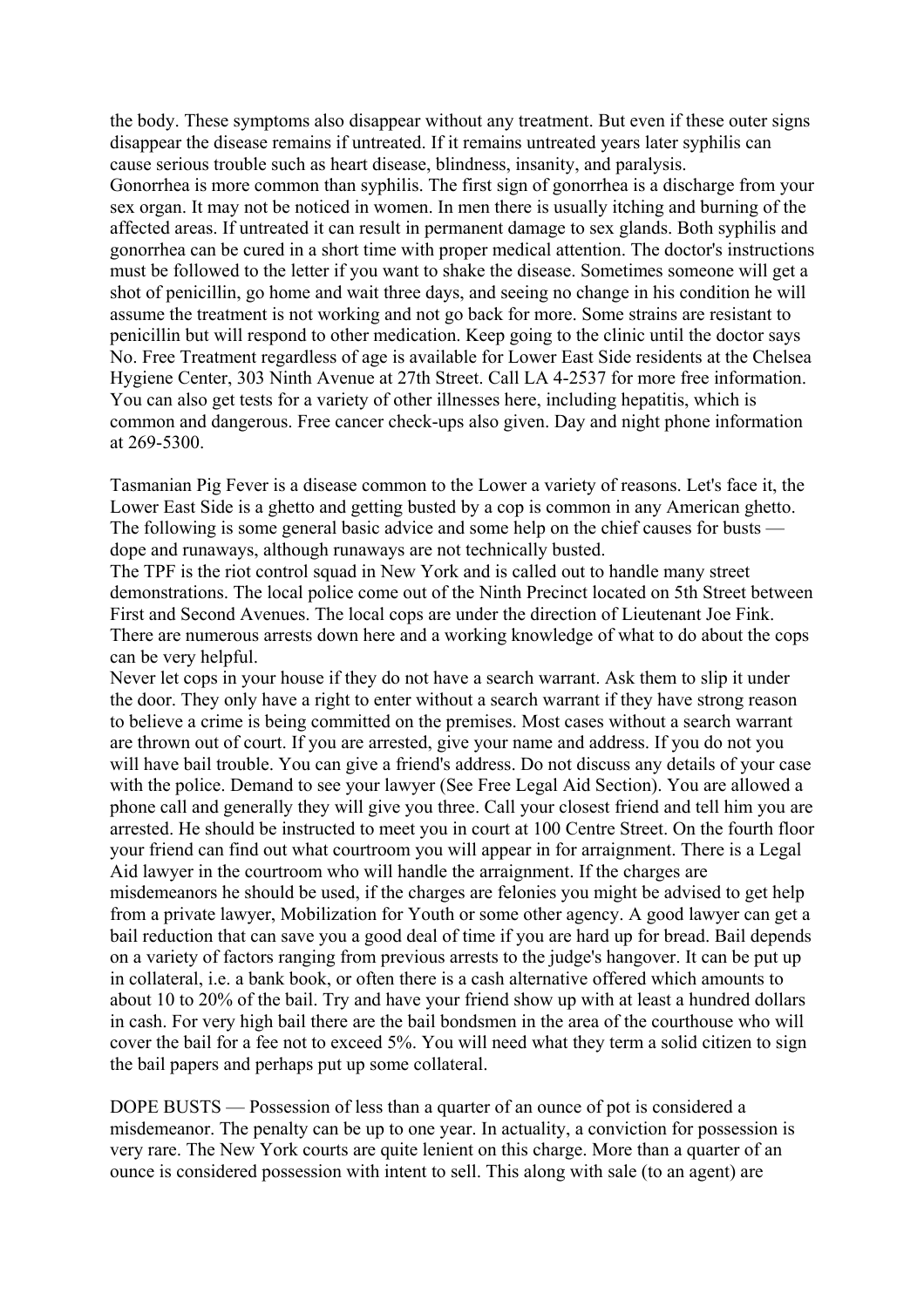considered felonies and punishable by terms of up to 15 years in prison. A few precautions are in order. If you are carrying when busted eat it as soon as it is cool. Never sell to someone you do not know. Never make a sale with two other people present. Agents always buy with another person or agent present as a witness. Never sell to anyone facing an indictment for they are subject to pressure. Undercover agents have some pretty interesting disguises. Black undercover cops are very hard to spot. Often undercover cops wear beards and moustaches but few, contrary to rumor, have very long hair. Long hair that takes a year to grow is not possible since agents are switched around and anyway long hair doesn't grow in Queens. Undercover cops always carry a gun so look out for that noticeable bulge or a jacket being worn on a hot day.

There is a new bill already passed, waiting for the governor's signature, that would upgrade the dope penalties, for example, sale of pot to a minor could get you up to life imprisonment. If this bill is passed and you are caught selling to a minor, pull out a gun and shoot the kid. You can only get 10-20 years for first degree manslaughter and can be paroled in 6 years. Acid and other dope, although against the law rarely result in busts and even less in convictions (heroin is another thing, of course). There are too many technicalities involved in analyzing the substance, many such as STP are not covered by the law. For this reason, they generally go after the grass unless there is a major production or sale involved.

RUNAWAYS — Laws governing runaways are equally ridiculous. Persons who look underage (under 16 for males, under 18 for females) can be stopped by a cop anytime and asked to produce identification. If you are underage or do not have identification to prove otherwise you can be brought to the police station. There your parents or guardian is called. If you have permission to be here they let you go, if not, your parents can pick you up there. If they don't want you, you can be sent to the Youth Detention House which is a very bad trip indeed, if you are a runaway, get fake identification and quick. People who put up runaways are subject to arrest for contributing to the delinquency for a minor. If you want to go name and need a contact or if you want to stay a few days in a good place call Judson Memorial Church in Washington Square, GR 7-0351. This is the first year this program has been in effect but the people running it are cool. If you don't want them to call your parents or the cops they assure us they will not. They can house and feed about twenty-five young people.

DEMONSTRATIONS — A word should be said about demonstrations. Demonstrations with large numbers of arrests rarely result in convictions. Lawyers inform us of the over 3,000 arrests in recent anti-war, yippie demonstrations, etc. there nave been no convictions. This does not mean things couldn't change drastically but these are the facts up to now.

Remember when arrested give only your name and address. Demand a search warrant if they want to come into your pad. The only know cure for Tasmanian Pig Fever is revolution. Paranoids unite!

DOPE — As you probably know, most dope is illegal, therefore some risks are always involved in buying and selling. In the legal section we have discussed the selling problems. Now let us consider the problems involved in buying. Arrests are not a problem unless you are inside and happen to get caught in a raid on a major dealer. What is a major hazard is getting burned. The usual trick is to take your dough and just vanish, leaving you standing on the street. Another method is substituting oregano or parsely for grass, chevying tobacco as hash, and aspirin and barbiturates as acid. A general rule is no bread up front. If you're getting an ounce or more of grass you are entitled to sample it. Hash can also be sampled. If you're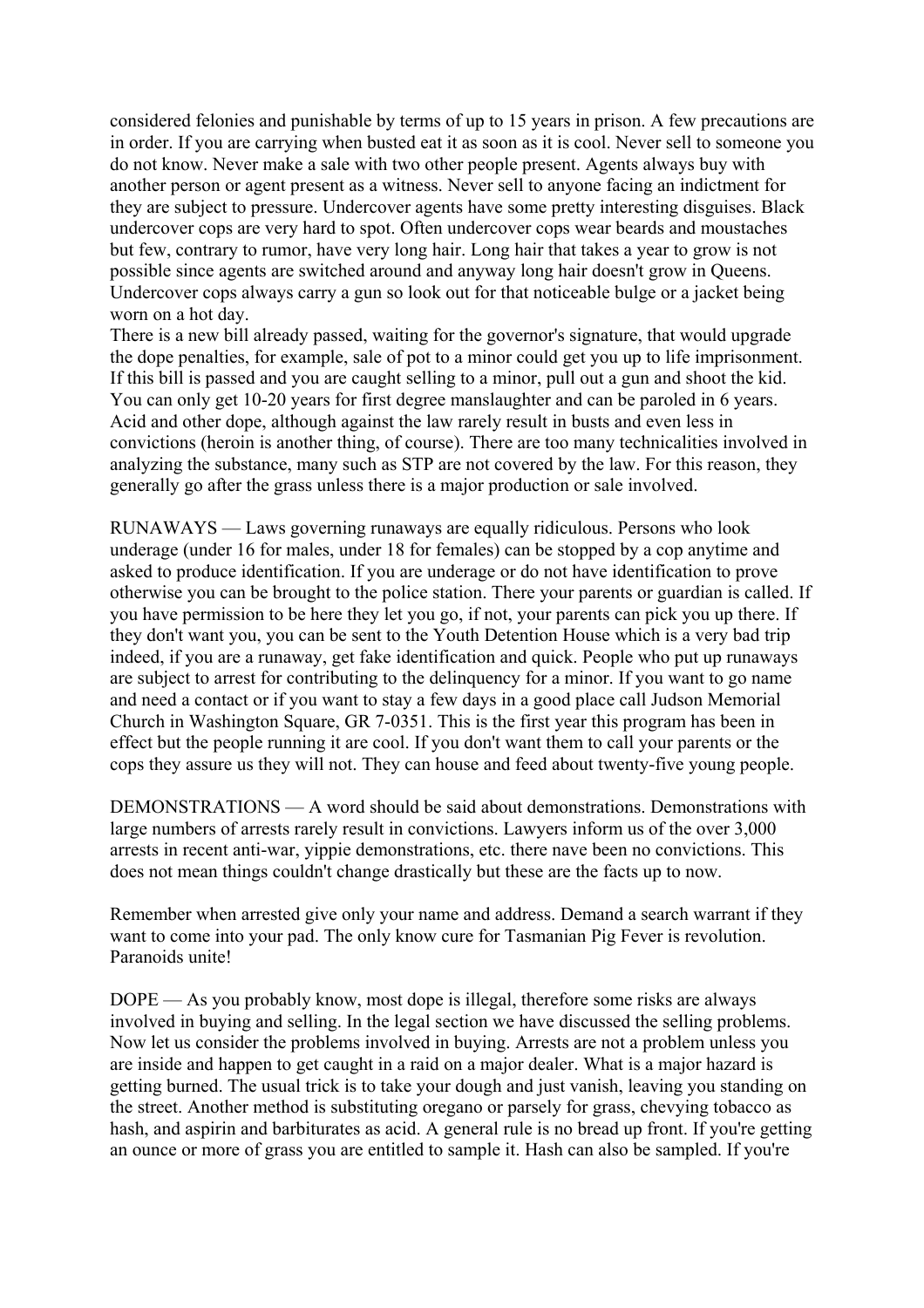considering buying a large amount of acid, buy one tab for a sample and try it first Another rule is to buy from a town dealer or a close friend.

Have you considered growing your own? Being a weed, grass is very easy to grow if it gets enough water and sun. Get your seeds together, travel over to Jersey or Staten Island, find a field and plant your seeds. Draw a furrow in the ground about half an inch deep and plant the seeds about two inches apart. Cover the seeds with soil and water the area. Returning every two weeks to tend your crop will be sufficient. No matter tow high the shoots get they are smokeable if dried out but it is best to let them grow to maturity (when the flowers bloom). This takes three to four months depending on soil conditions and sunlight. With a little effort, you can grow kilos galore. Growing grass indoors is a big hassle but it can be done if you construct a planting box with a light bulb or artificial growing lamp. Some hardy souls have planted grass in Carl Schurz Park next to Gracie Mansion. 89th Street and East River Drive. There are also legal highs, the most famous of which is bananas. Scrap the insides of the banana peel and roast in a 200c oven for a half hour or until dark brown. Crumble the scrapings and roll in a joint or pack in a pipe. This will produce a mild pot high. Mornings glory seeds will produce a high similar to LSD if prepared properly. Use only the white, blue, or blue-white varieties that are not coated with chemicals. If they have been coated a good washing in alcohol will remove it. You need about 400 seeds to get you up there. Generally there are about 40 to 60 in a packet. We prefer the following method: grind the seeds in a pepper mill and stuff them into gelatin capsules that you can get n any drug store. Another method is to boil the seeds, strain the mixture and drink the liquid. It tastes bitter but it's easier than the grinding method, it's an 8-10 hour trip. Whipped cream containers are 80% nitrous oxide or laughing gas. Hold the container upright and release the nozzle slowly as you inhale. It's really a gas; even the whipped cream gets you high.

Some people claim you can get high on cabbage centers. Others claim cigarette tobacco mixed with powdered aspirins will do the trick. A hint on grass: boil the twigs and seeds and make a very groovy tea — sort of a tea-tea.

BAD TRIPS — The best method for bringing a person down from a bad trip is calm, understanding talk by a sympathetic soul. Generally this works. Orange juice and sugar works well. A cup of sugar to a quart of orange juice. Drink as much as you can. Niacinimide, a vitamin B derivative also works. You need 1000 milligrams for every 100 micrograms of LSD. Say the tablets you have are 100 mg. That means ten tablets for each 100 micro-grams of LSD. If you do not know the LSD dosage, assume 500 micrograms and use 50 tablets of Niacinimide. Too much Niacinimide cannot hurt you. Landing time for both the orange juicesugar method and Niacinimide is between 30-40 minutes. Niacinimide has better results. It is available without a prescription and is fairly cheap. You can get a thousand tablets for about three dollars. As a last resort you should call in a physician who can administer a tranquilizer, generally thorazine. Bellevue should be considered a bad trip. Be careful of drugs you know nothing about. STP is only for people who have been into acid for a time. Heroin is addictive and can be a mighty expensive habit. Amphetamine, usually called A or meth or speed, is also quite dangerous if you don't know what you are doing. Both heroin and meth are selfdestructive. They ruin your appetite, often causing malnutrition. Since they are needle drugs there is always the chance of missing a vein, which leads to a stiff arm for a few days or of contracting serum hepatitis from unsterilized needles. You can kick the habit by just refusing to take it for a few weeks or switching to a groovier drug. Don't get hooked on any drug, whether it be heroin, school, coca-cola, benzedrine, suburbia, meth, or politics. They can all rot your brain ... Be advised.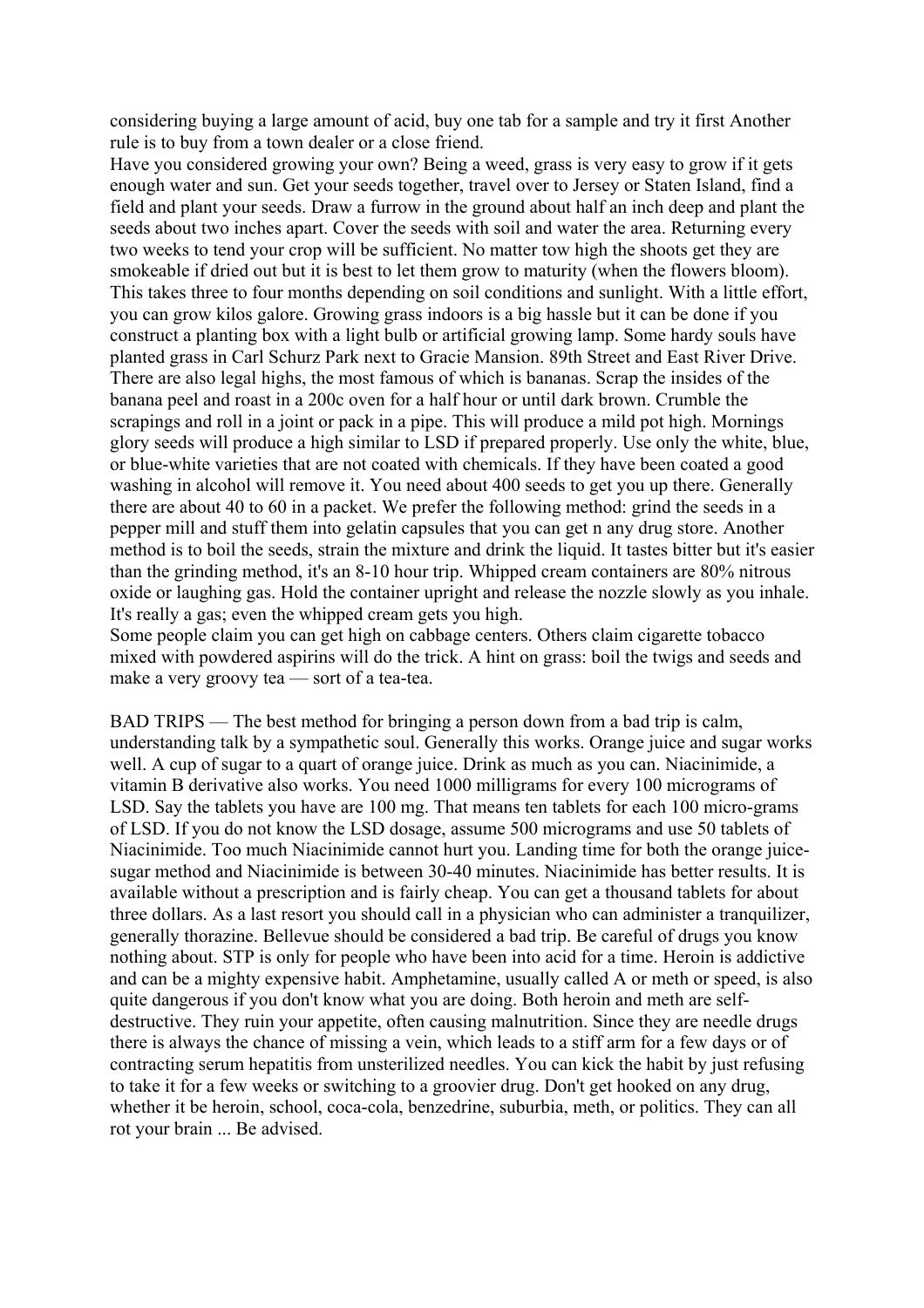COMMUNES — Communes can be a cheap and enjoyable way to live. They are a good tribal way to live in the city because they are tribes each has a personality of its own. This personality depends on the people in the commune and how well they get along together. For this reason the most important part of setting up a commune is choosing people who are compatible. It is vital that no member of the commune has any strong objection to any other member. More communes have been destroyed by incompatibility than any other single reason. People of similar interests (speed freaks with speed freaks, painters with painters, and revolutionaries with revolutionaries) should get together. Preferably the members of the commune should know each other before the/ begin setting up quarters.

Once there is a nucleus of 4 to 7 people that are compatible establishing a commune is not difficult. The first thing to do is rent an apartment. The initial cost will probably be two months rent. Don't pay more. The landlord is not legally allowed to ask for more than one month's rent as security. Don't go to a rental agency unless you are willing to pay an extra month's rent as a fee. Two ways you can find an apartment if you don't know of one are: walk up and down every street and look for rent signs; the other is to look inside the front doors of some buildings in the area for a sign giving the landlord's name. When you find buildings owned by one company there is a pretty good chance that the company owns other buildings in the area. Call that company and ask if they have any vacant apartments.

When you get an apartment, furnishing will be the next step. You can double your sleeping space by building loft or bunk beds. Nail two by fours securely from ceiling to floor about three feet from the walls where beds are wanted. Then build a frame out of two by fours at the height you want the beds. Make sure it is strong enough to hold the weight of people sleeping on it. Then nail a sheet of 3/4 inch plywood on the frame. Mattresses and other furniture can be gotten for free. See the section on free furniture. You can cop silverware in self-service restaurants.

How you govern your commune depends on where the member's heads are. One method which works well is the Indian tribal council in which from time to time all members of the tribe (commune) get together and discuss problems that come up and solutions are worked out. At the meeting it should be decided which members are responsible for things that have to be done (i e cooking, cleaning, raising the rent), this assures that they will be done It is a good idea to have a meeting when you first form to make decisions on some of the important things that are sure to arise. The first is whether you want a crash pad or a commune The difference is that a commune is a closed unit. Other people may join, but unlike a crash pad, they may not join for one day. Other things to consider are drugs (no drugs in the pad, communal stash, etc.), property (personal, communal), age limits and so on. The important thing to remember is that with experience and basic trust for each other, this form of tribal living is by far the best way to live in the city jungle. Ask around for an experienced commune and get one of their members to come to your first tribal meeting. The more stable communes that are established the sooner we can begin to realize a freer more humanistic society.

Revolution is Free. Venceremos!

Take what you want Take what you need There is plenty to go around Everything is free. George Metesky

Free